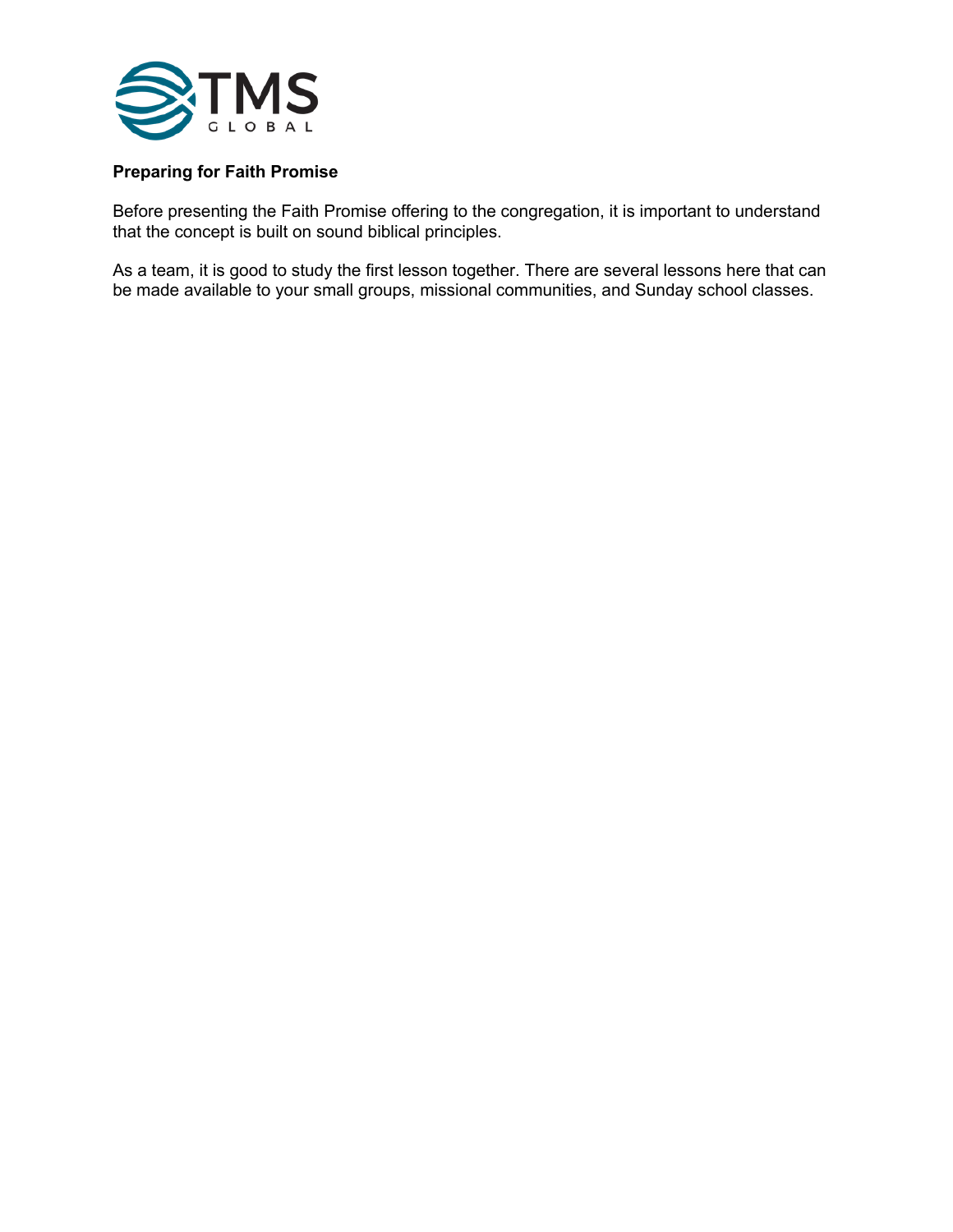

## **Faith Promise Lesson #1**

2 Corinthians 8 and 9

There are three great truths about God:

- 1. God loves the world.
- 2. God has unlimited resources to reach the world.
- 3. God channels these resources through His own people.

One of the ways God channels His resources is the Faith Promise offering, which is new terminology to describe the way churches in the New Testament gave to help people in distant places. According to 2 Corinthians 8 and 9, Faith Promise had several characteristics:

- It was an offering over and above local church support.
- Rather than being a cash offering, it was a faith offering, promising in faith to contribute a certain amount over a one-year period.
- It was given in faith. The reward in ability to give during the year was seen as being directly proportional to the commitment made in faith. In 2 Corinthians 9, Paul illustrated this by a farmer who reaped what he sowed in faith, believing that the sun and rain God provided would prosper the amount of seed he had sown.

God honors the Faith Promise of a Christian by making His grace abound (2 Corinthians 9:8) and enabling financial involvement in local and global missions. This grace generally comes in one of three ways:

- The grace of new opportunity: Sometimes God gives special grace through new opportunities such as overtime work, "moonlighting," or increased business profits. Often God will allow a sensitive Christian with a burden for the world to work creatively and diligently in order to provide additional revenue for global missions.
- The grace of discipline: God often gives His people the special grace of discipline. This involves a change of lifestyle. Everyone operates on this principle when they deny themselves certain things in order to spend their money on things they consider more important.
- The grace of the unusual: Sometimes God supplies His grace in unusual ways. In response to prayer, God still does the spectacular and unexpected.

Have you ever made a Faith Promise offering? Should you?

Did you know that the first offering recorded in the New Testament given by a church for a people in another area was such an offering? It all started when a man named Agabus came as a guest speaker to the church at Antioch. This was during the time when Barnabas and Paul were part of the pastoral staff of that responsive church. Agabus predicted that a famine would come, and it would affect primarily the people in Judea. The Christians of Antioch took this prophecy very seriously. They trusted God to provide them the additional funds needed to give to those who would be impacted by the famine situation in Judea. When they raised an amount that matched their goal, they sent it to Judea via Barnabas and Saul. (Acts 11:27-30)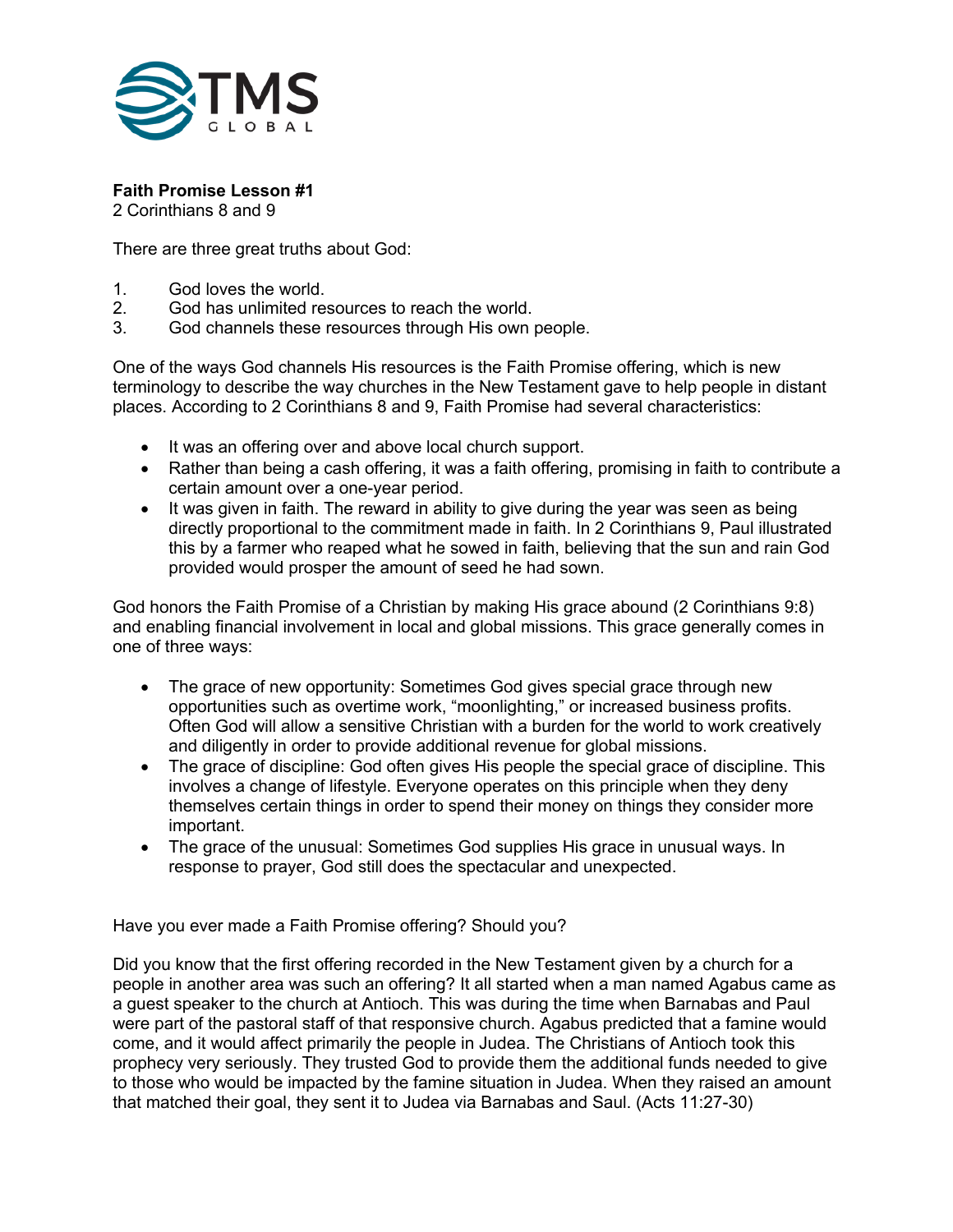

Paul mentioned this special offering when he wrote to the Galatian churches. He reported that the church leaders in Jerusalem had requested that he and his Gentile converts "should continue to remember the poor," and that this was in fact "the very thing I was eager to do." (Galatians 2:10)

Now you know the rest of the story! Paul took the model of that first Faith Promise offering, expanded and developed it, and encouraged all the churches he established to participate in it. They pooled their offerings to meet the needs of people outside of their local church communities. Churches in Galatia, Corinth, Macedonia, Rome, and all over the Roman Empire participated in this type of offering, which was over and above the tithes people gave for their local work. (2 Corinthians 8 and 9 form the largest portion of Scripture where this offering is detailed.)

In response to faith, God's grace provided the following results:

- Needs were met.
- God was glorified.
- Faith was strengthened.
- All gave thanks to God.

This type of offering is now being dynamically used for addressing a more critical famine, a hunger for the gospel.

A Faith Promise offering is simply faith in God to provide an amount of money followed by a promise to donate it. Paul called this the "grace of giving" (2 Corinthians 8:7). Grace is always a provision of something we don't have. A Faith Promise offering is a commitment to give what we trust God to provide.

The church at Antioch took seriously the responsibility to meet these needs: (Acts 11:29, 30)

- Each believer participated. (vs. 29)
- Each personally decided they would do this. (vs. 29)
- They followed through and did it. (vs. 30)

When people take seriously the needs of the world and ask, "How can I help?" great things happen. A Faith Promise offering meets needs outside one's local church.

- It is not giving out of what we have, but rather giving by faith.
- In response to faith, God's grace will provide the amount.

The end result of our Faith Promise offering is that the gospel is communicated, people respond to Jesus, and God is glorified!

Should you make a Faith Promise offering? Of course! Why? Because God will be pleased. How much should you give? That's between you and God!

THE REST OF THE STORY IS DETERMINED BY YOUR ANSWERS!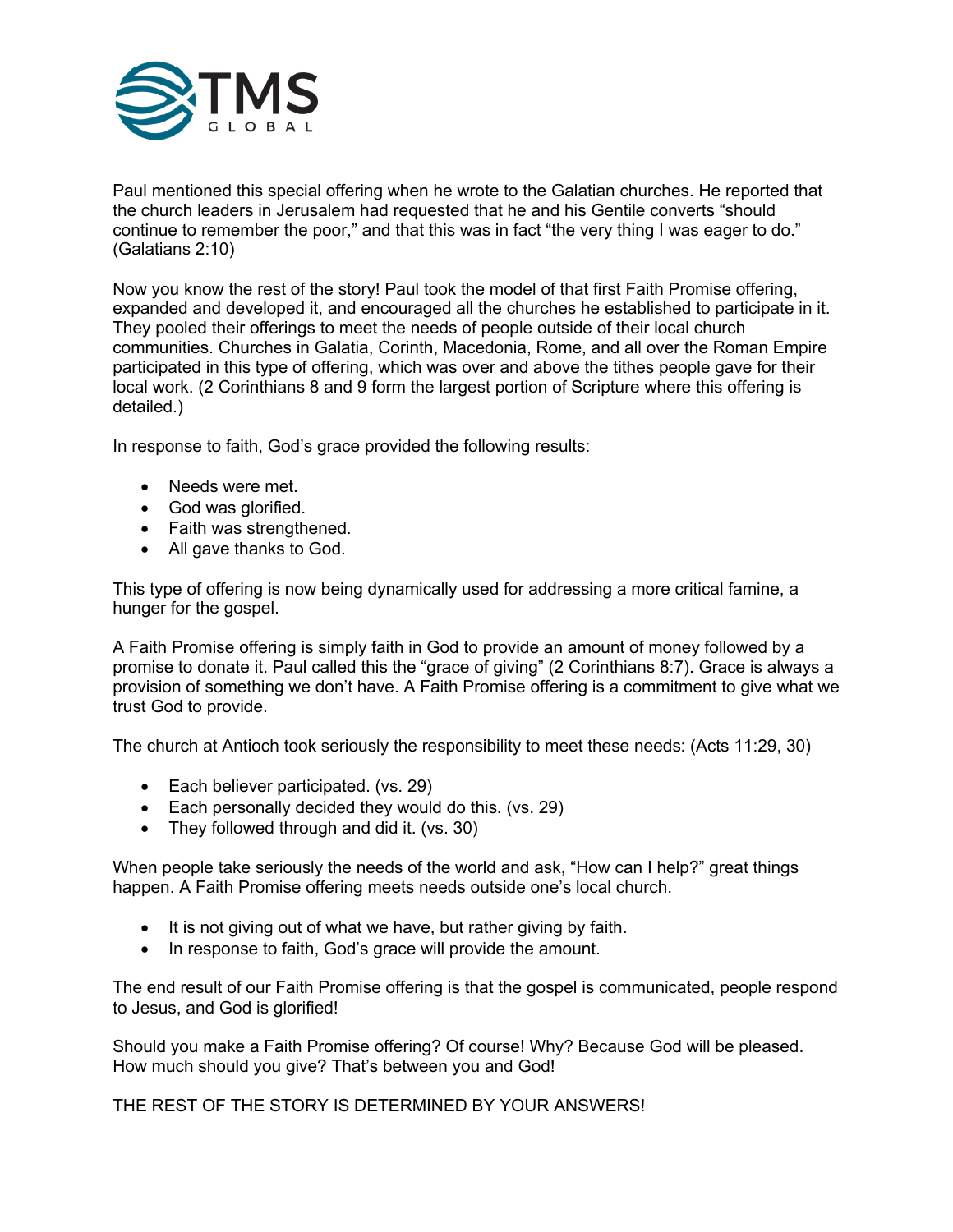

**Faith Promise Lesson #2**

2 Corinthians 8 and 9

## The grace of Faith Promise giving

When writing in 2 Corinthians 8 and 9 about the Faith Promise offering, Paul commands us to "excel in this grace of giving" (8:7). What is this "grace of giving"?

It is an offering supplied by God's grace (8:1-7). "And now, brothers, we want you to know about the grace that God has given the Macedonian churches… They gave as much as they were able, and even beyond their ability… See that you also excel in the grace of giving." Grace is favor and sufficiency that God gives to help us in our needs and insufficiencies. Here, grace is connected to giving a special offering.

What do you do when you want to give and do not have the personal resources to do so? Paul would say that you should view it as an opportunity for God's grace to intervene and to supply your need, "even beyond your ability."

An offering to be completed within a year (8:8-15). "Last year you were the first not only to give, but also to have the desire to do so. Now finish the work so that your eager willingness to do it may be matched by our completion of it."

Knowing that God had provided the resources throughout the year, Paul reminds them that they had promised to give what God had provided. Having a goal of completing the offering within one year would help them match the good intentions of their faith.

An offering to be carefully administered (8:16-21). "We want to avoid any criticism of the way we administer this liberal gift. For we are taking pains to do what is right, not only in the eyes of the Lord, but also in the eyes of men." Paul knew that the total offering would be large. He took care to have it properly administered. He understood the need for financial accountability.

An offering that moves other churches to action (8:22-9:5). "Show these men the proof of your love…your enthusiasm has stirred most of them to action." Paul knew that a large offering from the Corinthian church would enlarge the vision of other churches (8:24). It would motivate others to stretch their faith as well.

An offering according to faith (9:6-15). "Remember this: whoever sows sparingly will also reap sparingly, and whoever sows generously will also reap generously." Faith Promise is the term we apply to the kind of offering Paul is describing. In terms of 2 Corinthians 8 and 9, we could say that 8:10-11 and 9:2-5 refer to the "commitment" of the contributor, and the remaining portions of these two chapters deal with the "faith" aspect.

Paul's description of faith comes from the world of agriculture. Farmer and city dweller alike know that when a farmer sows seed, he is exercising faith that the sun will shine, the rain will come, and the nutrients in the soil will operate to bring about a harvest. Without faith there can be no harvest, nor any completion of the offering. Small faith, sowing few seeds, will bring about